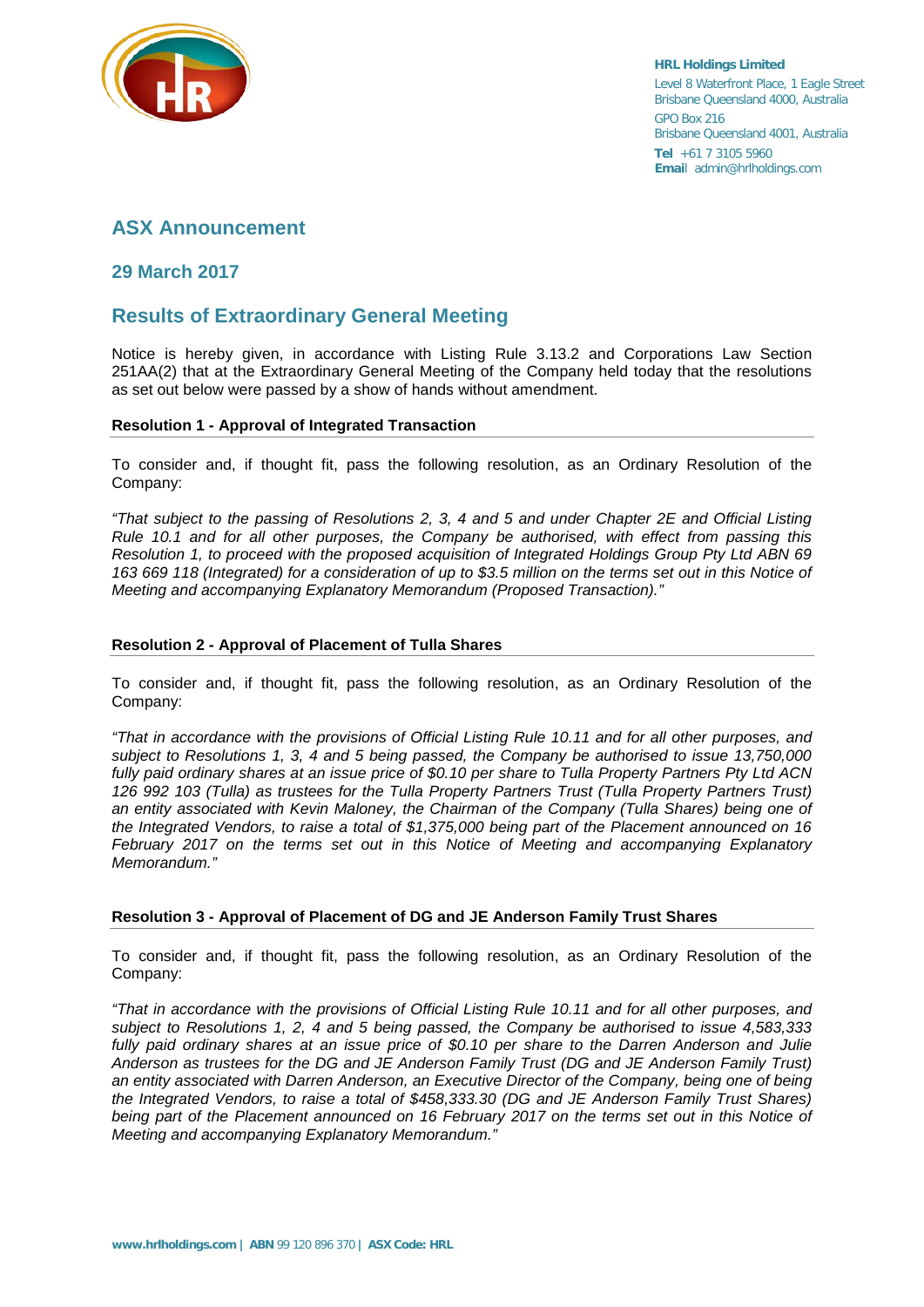

#### **Resolution 4 - Approval of Placement of GJ and NJ Anderson Family Trust Shares**

To consider and, if thought fit, pass the following resolution, as an Ordinary Resolution of the Company:

*"That, in accordance with Listing Rule 7.1, and for all other purposes, and subject to Resolutions 1,2, 3 and 5 being passed the Company be authorised to issue 4,583,334 fully paid ordinary shares at an issue price of \$0.10 per share to Greg Anderson and Nancy Anderson as trustees for the GJ and NJ Anderson Family Trust (GJ and NJ Anderson Family Trust) being one of being the Integrated Vendors, to raise a total of \$458,333.40 (GJ and NJ Anderson Family Trust Shares) being part of the Placement announced on 16 February 2017 on the terms set out in this Notice of Meeting and accompanying Explanatory Memorandum."*

#### **Resolution 5 - Approval of Placement of Shares to the CA and AM Anderson Family Trust**

To consider and, if thought fit, pass the following resolution, as an Ordinary Resolution of the Company:

*"That, in accordance with Listing Rule 7.1, and for all other purposes, and subject to Resolutions 1, 2 , 3 and 4 being passed the Company be authorised to issue 4,583,333 fully paid ordinary shares at an issue price of \$0.10 per share to Craig Anderson and Amanda Anderson as trustees for the CA and AM Anderson Family Trust (CA and AM Anderson Family Trust) being one of being the Integrated Vendors, to raise a total of \$458,333.30 (CA and AM Anderson Family Trust Shares) being part of the Placement announced on 16 February 2017 on the terms set out in this Notice of Meeting and accompanying Explanatory Memorandum."*

### **Resolution 6 - Approval of Financial Assistance**

To consider and, if thought fit, pass the following resolution, as a Special Resolution of the Company:

*"That in accordance with sections 208(1) and 260B(1) of the Corporations Act and, subject to Resolutions 1, 2, 3, 4 and 5 being passed, and for all other purposes, the Company be authorised to apply the sum of \$2,750,000 payable on completion of the Proposed Transaction to issue to the Integrated Vendors;*

- *a) the Tulla Shares;*
- *b) the DG and JE Anderson Family Trust Shares;*
- *c) the GJ and NJ Anderson Family Trust Shares; and*
- *d) the CA and AM Anderson Family Trust Shares*

*on the same terms as shares issued to eligible shareholders under the proposed Rights Issue and otherwise on the terms set out in this Explanatory Memorandum."*

In respect of each resolution, the total number of proxy votes exercisable by all proxies validly appointed and the total number of proxy votes in respect of which the appointments specified that:

- I. The proxy was to vote for the resolution; and
- II. The proxy was to vote against the resolution; and<br>III. The proxy was able to vote at the proxy's discretic
- The proxy was able to vote at the proxy's discretion; and
- IV. The proxy was to abstain on the resolution

Are set out below: